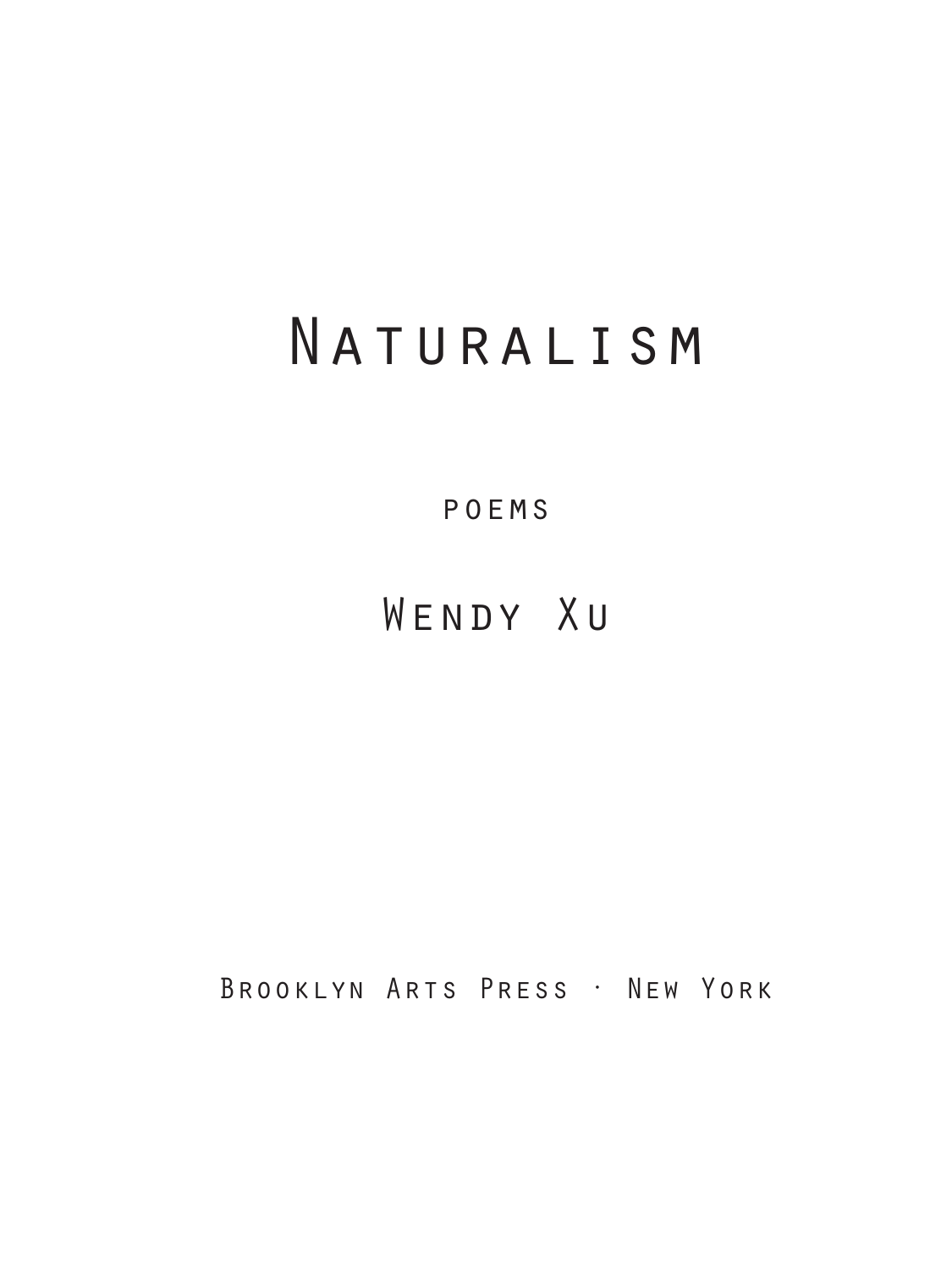*Naturalism* © 2015 Wendy Xu

ISBN-13: 978-1-936767-44-1

Cover art by Aaron Sing Fox. Edited & designed by Joe Pan.

All rights reserved. No part of this publication may be reproduced by any means existing or to be developed in the future without written consent by the publisher.

Published in the United States of America by: Brooklyn Arts Press 154 N 9th St #1 Brooklyn, NY 11249 www.BrooklynArtsPress.com info@BrooklynArtsPress.com

Distributed to the trade by Small Press Distribution / SPD www.spdbooks.org

Library of Congress Cataloging-in-Publication Data

Xu, Wendy, 1987- [Poems. Selections] Naturalism / Wendy Xu. pages ; cm ISBN 978-1-936767-44-1 (pbk. : alk. paper) I. Title.

 PS3624.U7A6 2015 811'.6--dc23

2015028526

**FIRST EDITION**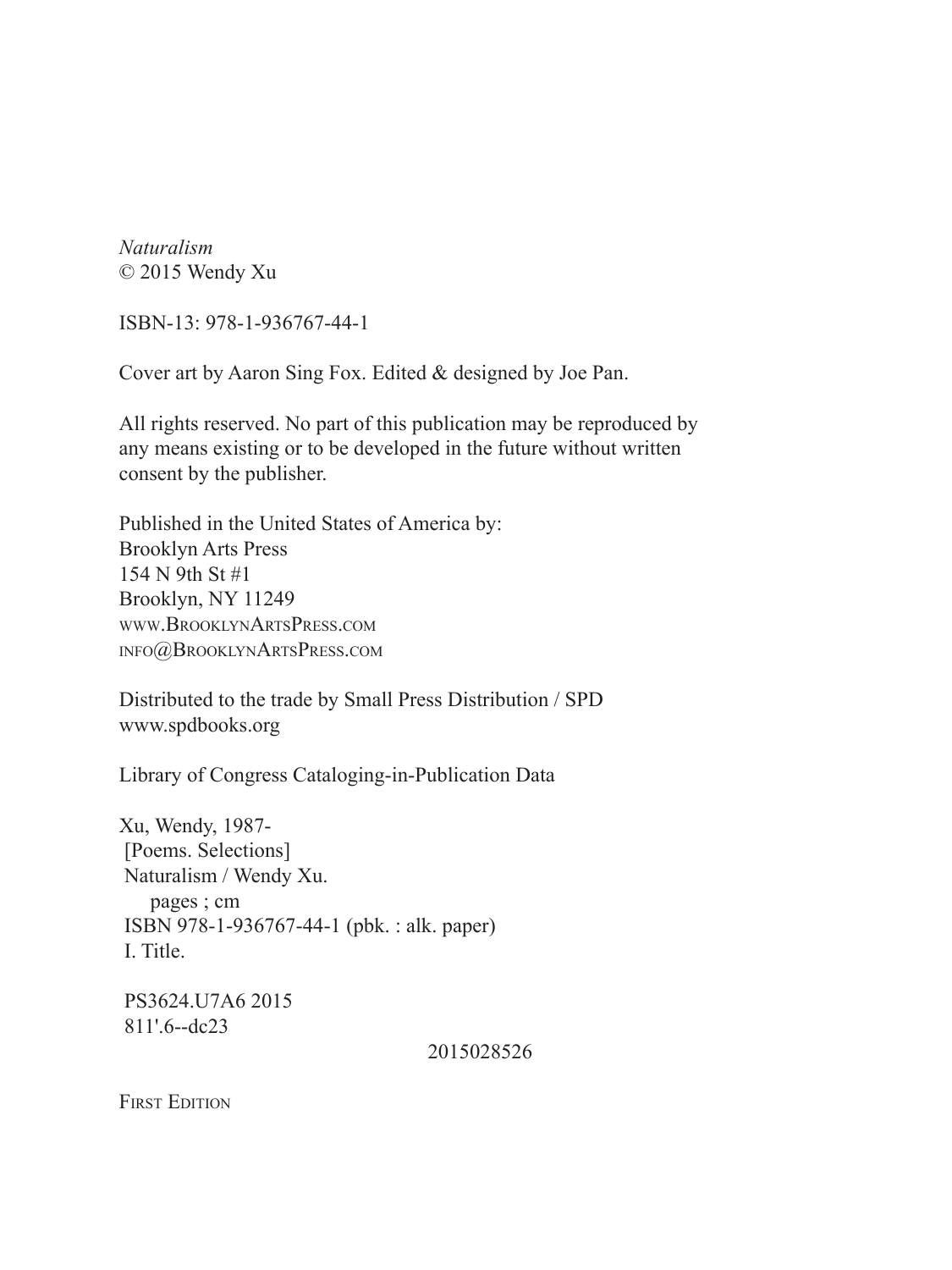Grateful acknowledgment is given to the following journals, where many of these poems first appeared, often in slightly different forms:

| Hyperallergic            | "by action"            |
|--------------------------|------------------------|
| jubilat                  | "recovery"             |
|                          | "some people"          |
| <b>PEN Poetry Series</b> | "the window rehearses" |
|                          | "theme song"           |

Several of these poems were also collected in an audio project from Black Cake Records, entitled *Phrasis*. Thank you Kelly Schirmann.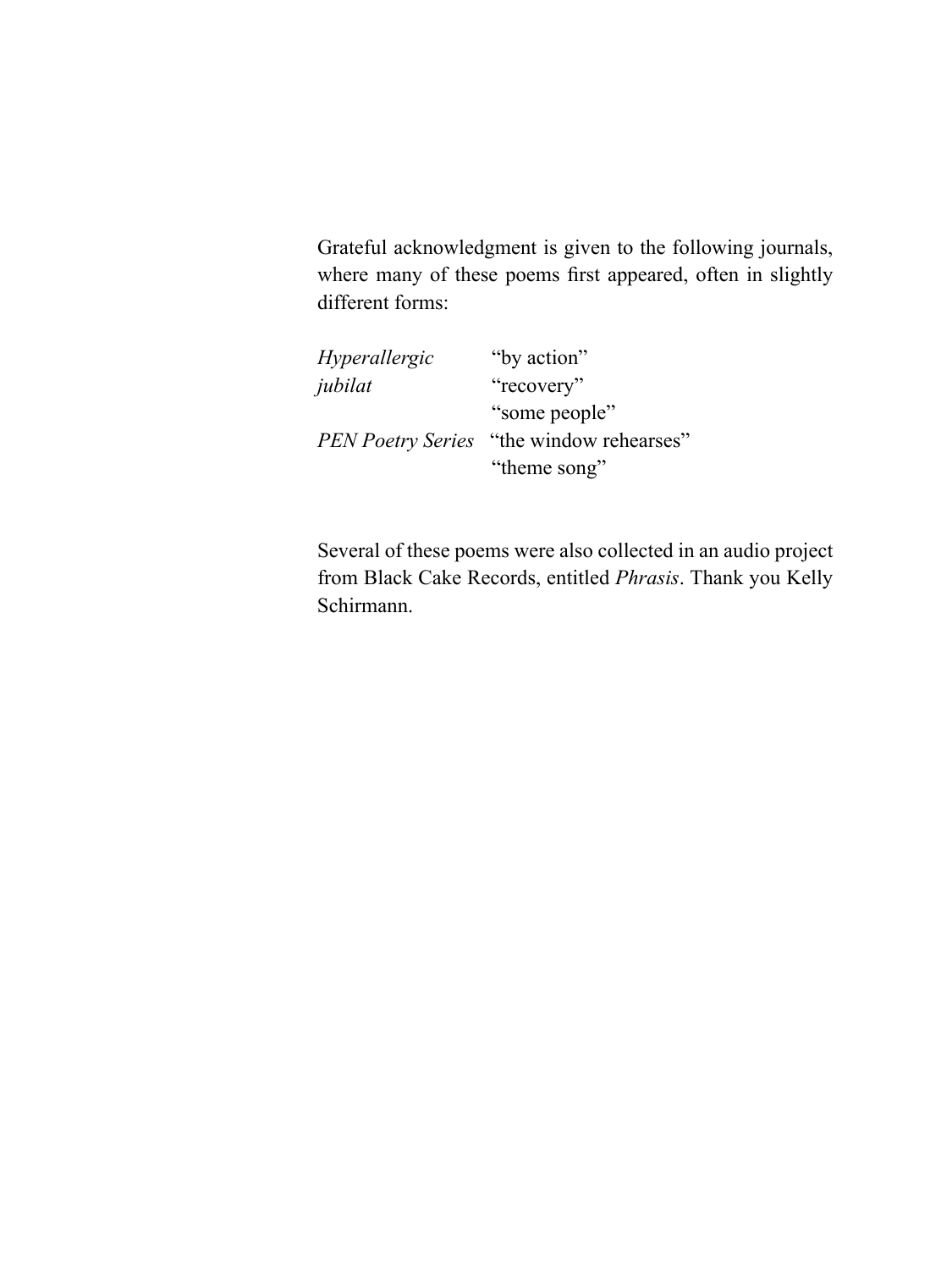# CONTENTS

- recovery /// 13
- some people ///14
- the window rehearses ///15
	- theme song ///17
		- phrasis /// 18
		- by action /// 27
			- sunday /// 30
		- task force /// 32
		- civil dusk /// 34
	- body opulent /// 36
		- naturalism /// 37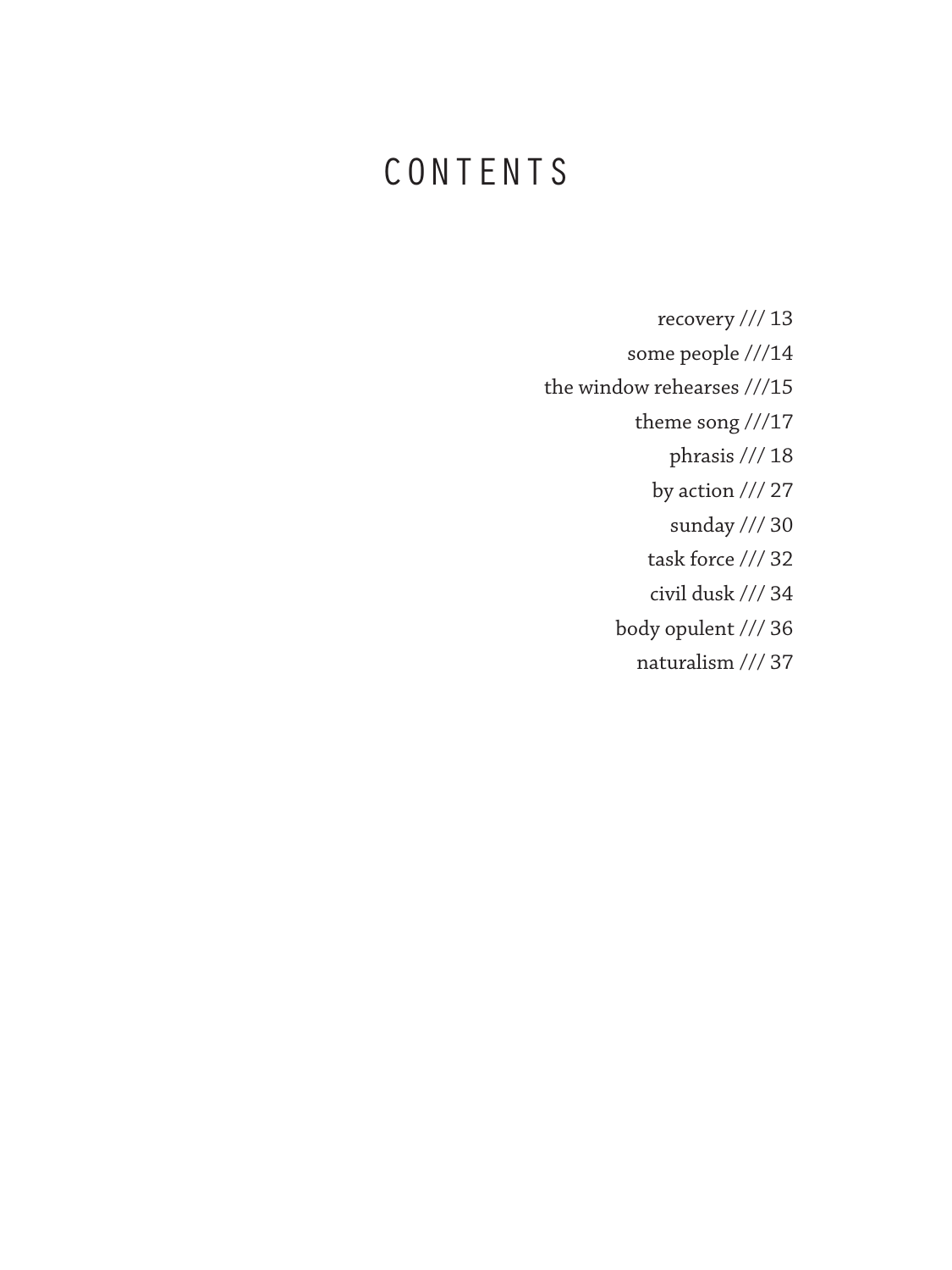*For immigrant parents*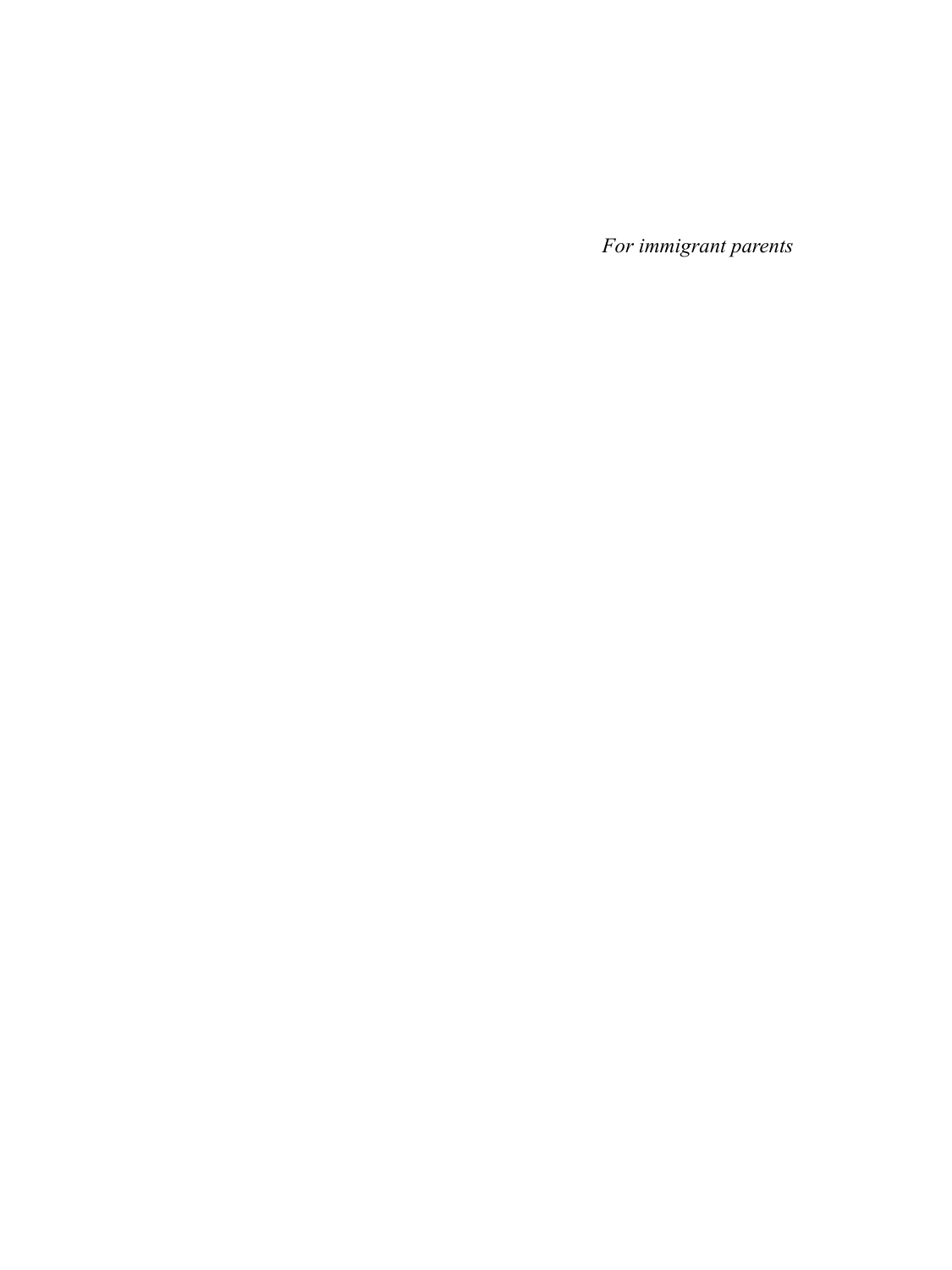but that two parallels do cross

-John Wieners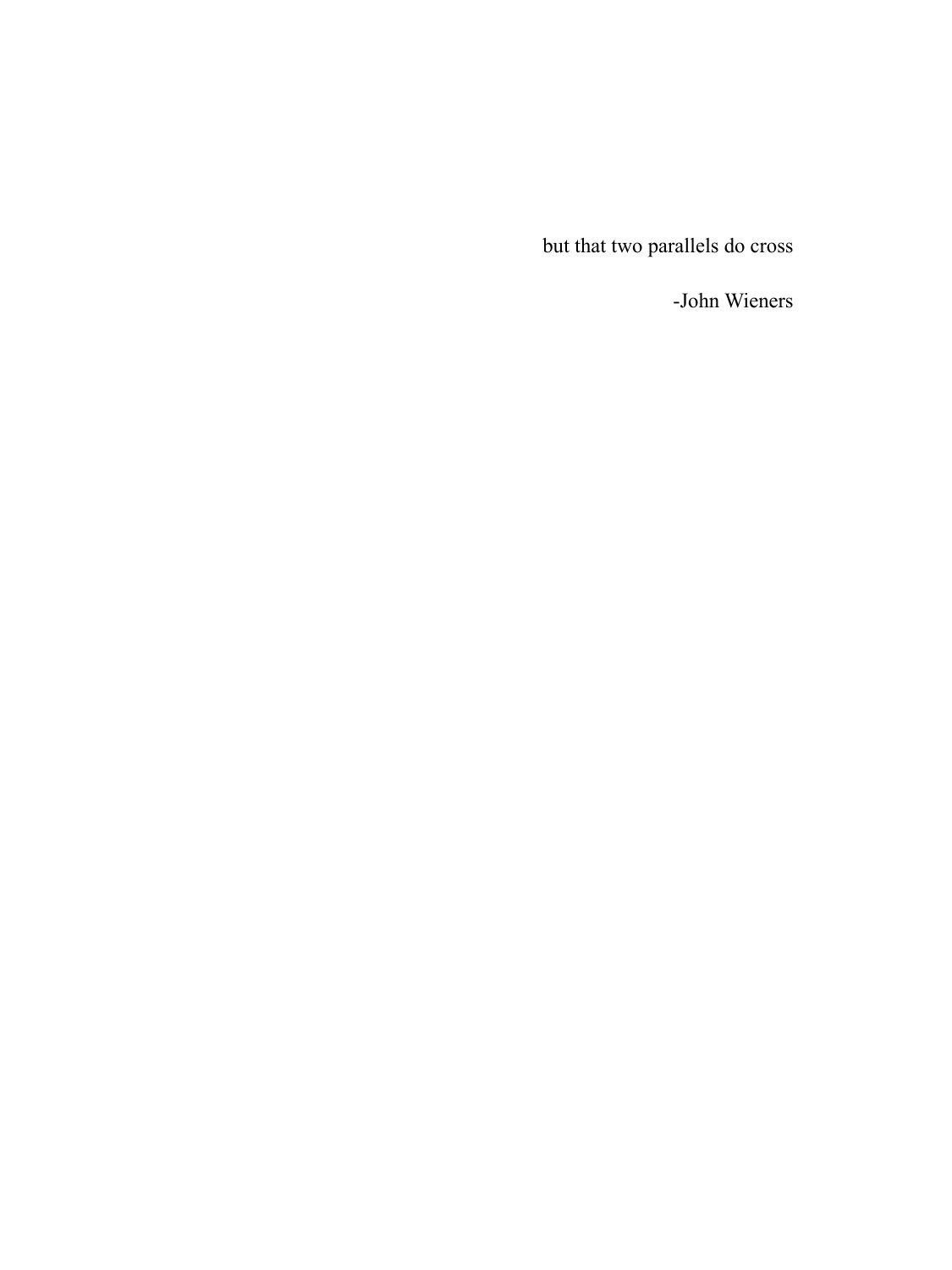#### **RECOVERY**

Whatever the vectors pushed off into, a flight inching home in snow, you in your delighted heavy abstraction. I was an egg and more eggs swimming in the margin's pool. Life is vague and vaguer when we still kneeling in front of the television push a finger inside. I smoke alone in my room, the war was a disambiguation across platforms, notably its own eddying to music. The it of love was on my mind.

A halo of newsprint, when I became alone I claimed the greedy living text, jasmine, the sink sang its steam about the house. The war was a syntactical construction pointing back towards itself when I could not turn off the radio's list of fatalities. I locked my literal body inside the green deadbolt. The house breathed its hotter mouth, when I became alone the whiter hand of my country sweeping towards me.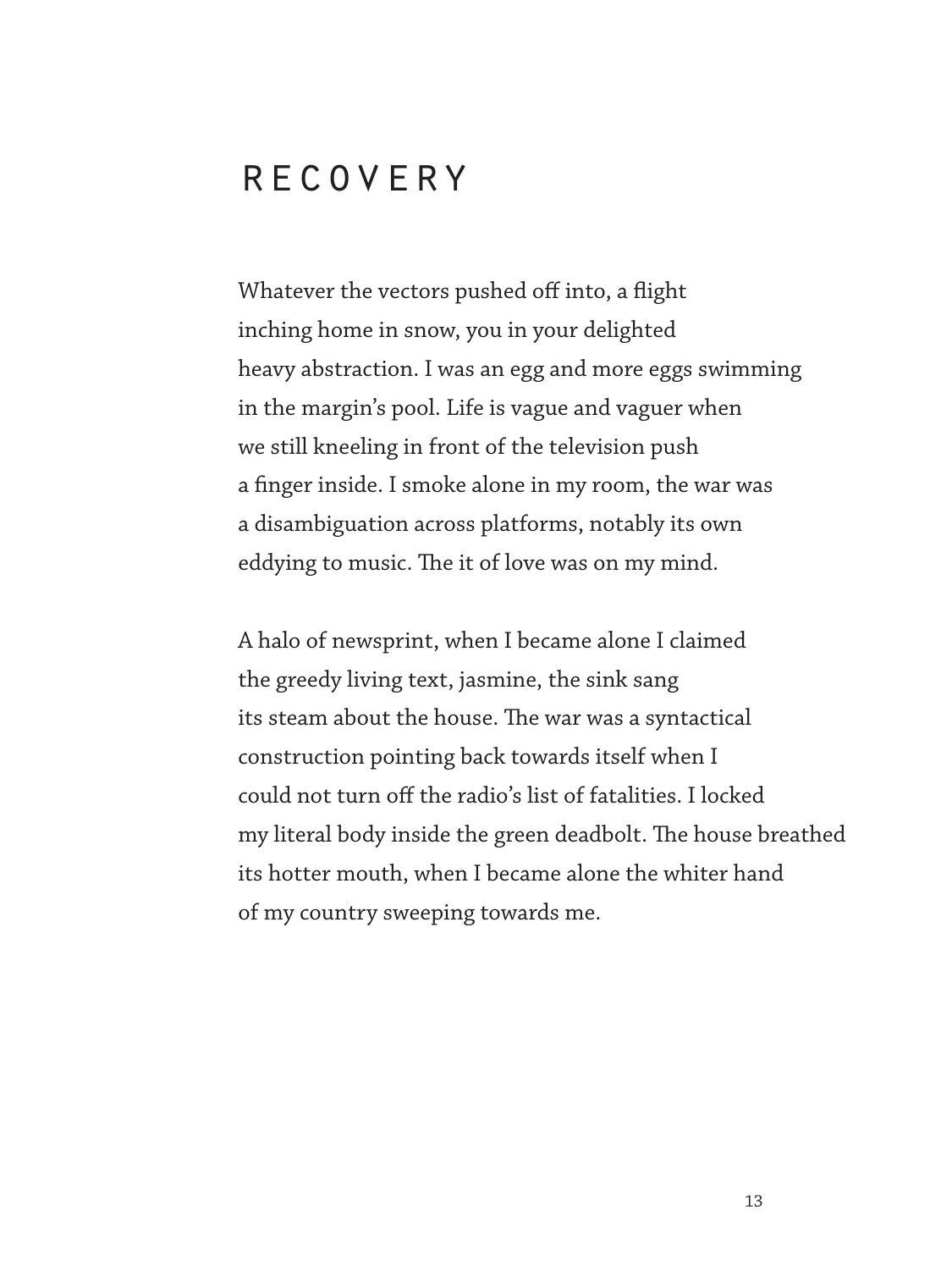## some people

I had a theory, it flung its scent over every shadow surface. One human apartment, one comes to a loud boil in the morning. If they found me oblique then I am doing this for my bluer augmented self now. Fear of the unannounced colloquial war, or, I liked it when the sullen man said "Just leave your name." The restaurant was crowded. The news was death watches are available, I felt devoted to my new angel of losing time. Categorical elegy. Something I thought today was system error, was reverent, was one or orbiting nothing. No other.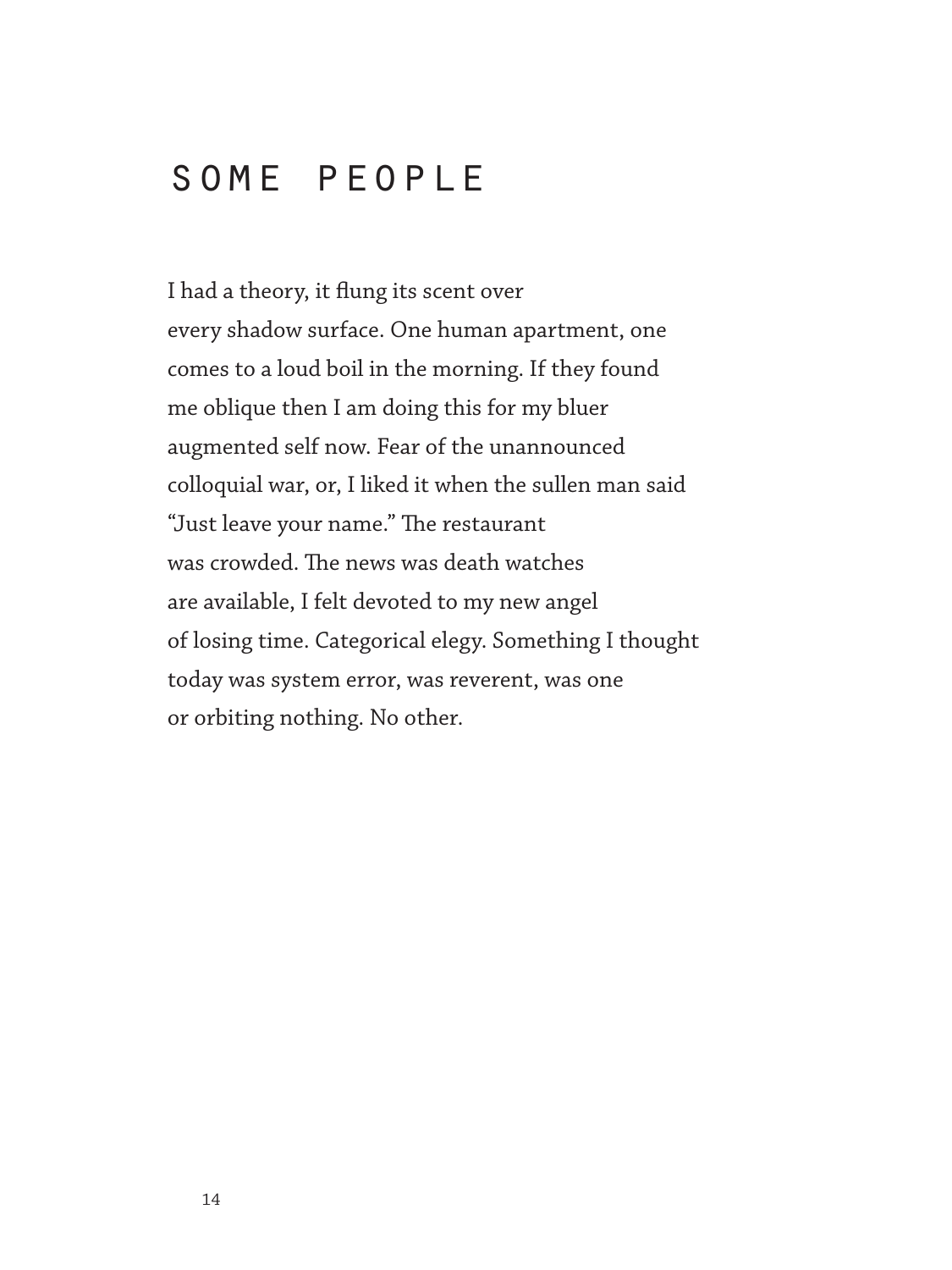## the window rehearses

There in the window it was speaking to an expanse and wider sense, noxious, nightly perfume trails sidelong then more away. I did doubt the little sparer house its rooms opened to dark, to further thought we first saw the grove there, as is it just is, was imminent despairing spent over breakfast. There in double window panes it hung its fruit, airing bitterly its juice, its chiming to us a history. Swaying to us, we preposterous two, against silence a cracking of hands that there in windows framed us. I perform well my surface for you. There, to quote a window, is spun like tops. He there of the slight, bent frame conducts a symphony, lies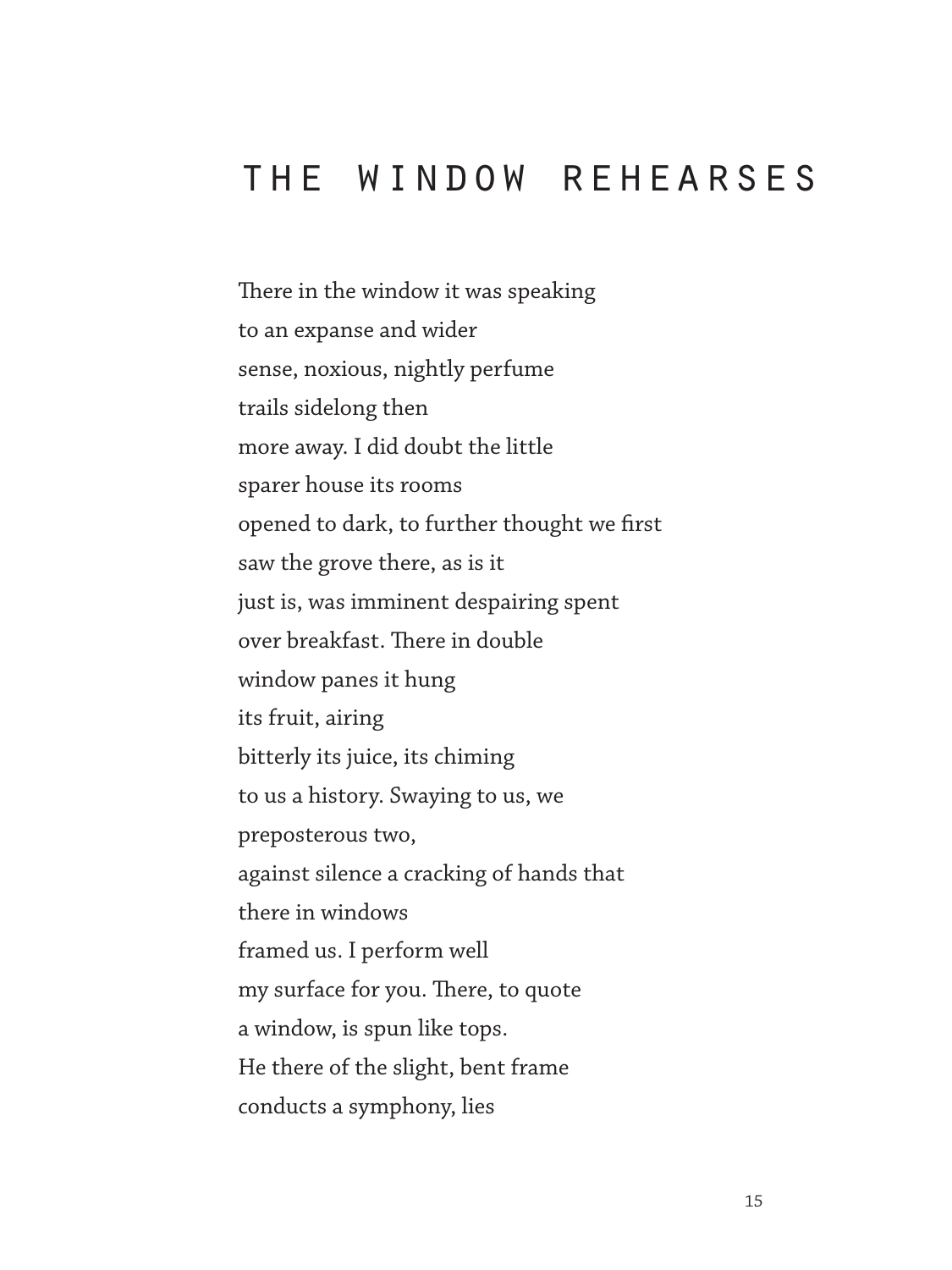down upon a year's heat still waving. There in the window it remembers a chaos lacking snow, what will excuse our sleep then, the balcony, driving both hands into the space I am allowed. Not broadly gaming a day and there, in the bend of a window see it becoming some late other self.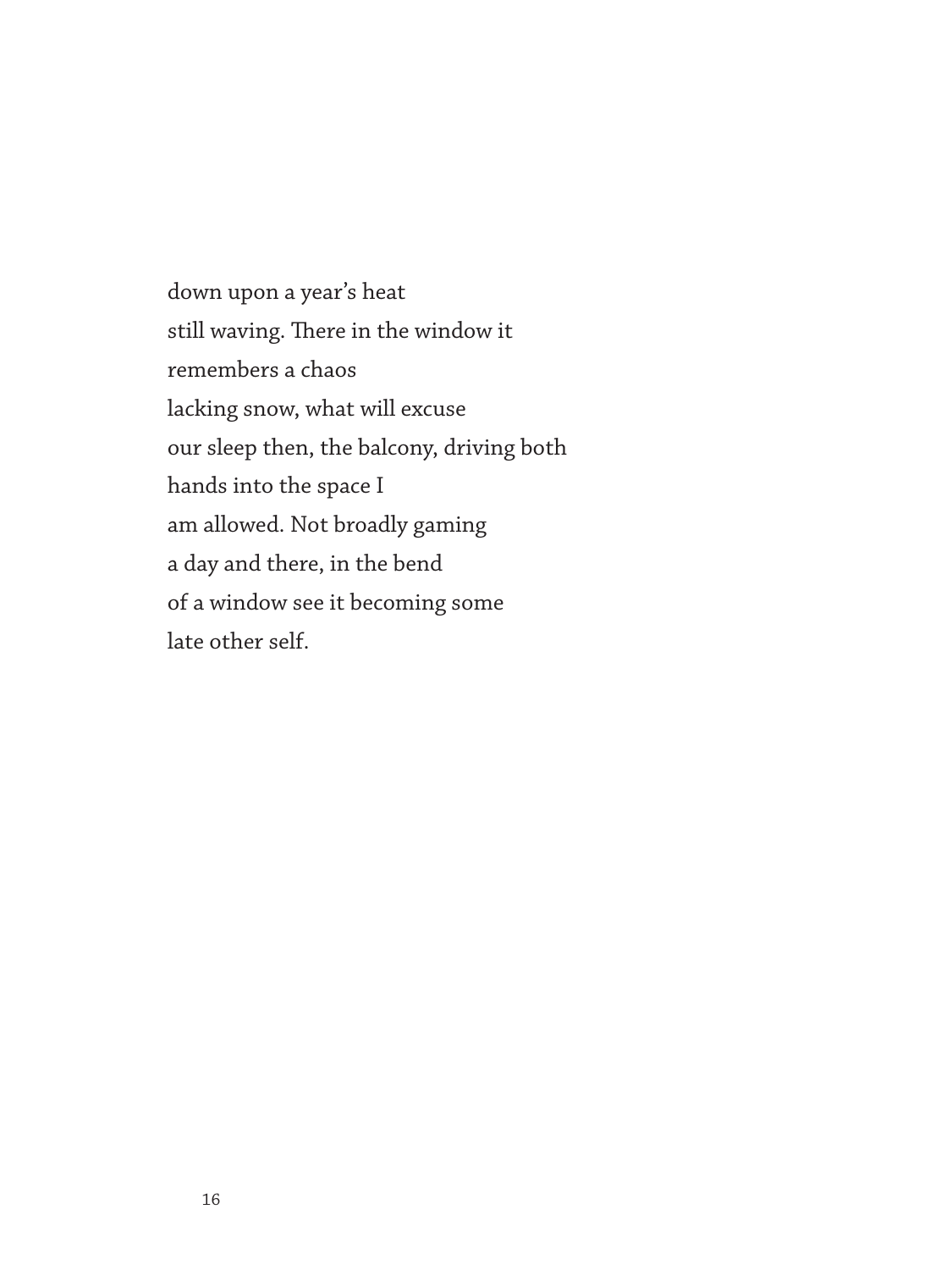## theme song

Unrested we said to others leave us pleased, not far along our track, still much

we want, half the slower good death of cities too off your bristling map.

People demand two and then more hours in a room already settled. Reverently I

am a kind of pulled down, mucking poorly the clean slate, it was only how we

say tragic, notes shoved off into blue air. In morning asking others

how not to die and bury, when is a resting all together now to music. Set upon a high place once

and am ruined, what is after drawn sweetly by love, doors fixed

to a theme, likely then we wash ourselves against one another.